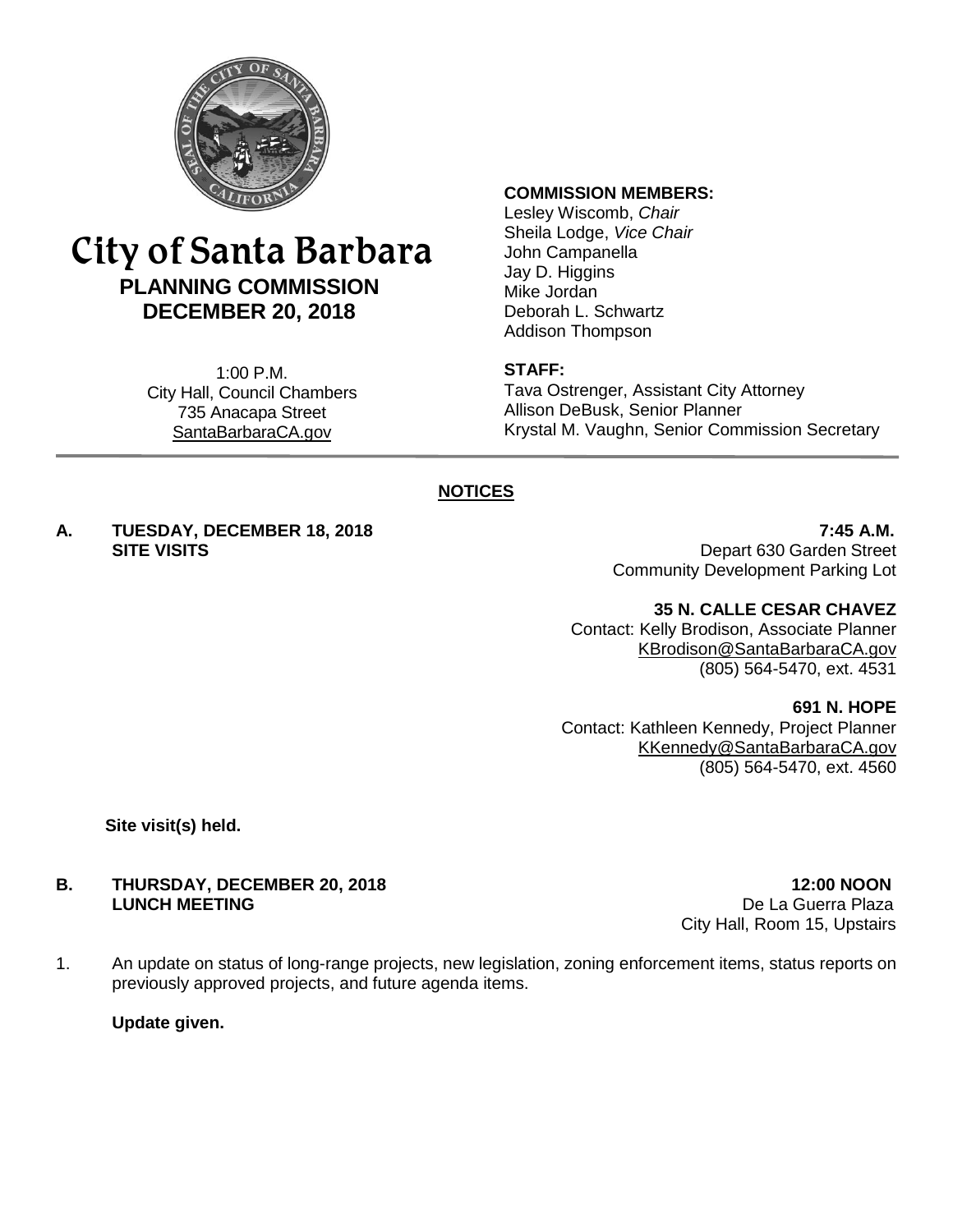#### **PLEASE BE ADVISED**

**AGENDAS, MINUTES, & REPORTS:** Documents relating to agenda items are available for review in the Community Development Department at 630 Garden Street, and agendas, minutes, and reports are also posted online at [SantaBarbaraCA.gov/PC.](http://www.santabarbaraca.gov/PC) Please note that online Staff Reports may not include some exhibits. Materials related to an item on this agenda submitted to the Planning Commission after distribution of the agenda packet are available for public inspection in the Community Development Department at 630 Garden Street during normal business hours.

**PLANS & ADDITIONAL INFORMATION:** The scope of a project may be modified as it proceeds through the planning process. If you have any questions, wish to review the plans, or wish to be placed on a mailing list for future agendas for an item, contact the Case Planner as listed in the project description. Office hours are 8:30 a.m. to 4:30 p.m., Monday through Thursday, and every other Friday (see [SantaBarbaraCA.gov/Calendar](http://www.santabarbaraca.gov/cals/default.asp) for closure dates).

**TELEVISION COVERAGE:** Planning Commission meetings are broadcast live on City TV-Channel 18 and online at [SantaBarbaraCA.gov/CityTV.](http://www.santabarbaraca.gov/CityTV) See [SantaBarbaraCA/CityTVProgramGuide](http://www.santabarbaraca.gov/gov/depts/cityadmin/programming.asp) for a rebroadcast schedule. An archived video of this meeting will be available at [SantaBarbaraCA.gov/PCVideos.](http://www.santabarbaraca.gov/PCVideos)

**APPEALS:** Some items before the Planning Commission may be appealed to City Council. The appeal, accompanied by the appropriate filing fee per application, must be filed with the City Clerk's office within 10 calendar days of the Planning Commission decision.

## **I. ROLL CALL**

**Roll call taken. All Commissioners were present. (Commissioner Higgins left at 4:47 p.m. and did not return.)**

#### **II. PRELIMINARY MATTERS**

**A.** Requests for continuances, withdrawals, postponements, or addition of ex-agenda items.

#### **No requests made.**

**B.** Announcements and appeals.

#### **No announcements made.**

- **C.** Review, consideration, and action on the following draft Planning Commission minutes and resolutions:
	- 1. December 6, 2018 Minutes

**Approved as amended. Schwartz/Higgins Vote: 4/2 (Lodge and Wiscomb) Abstain: 1 (Campanella) Absent: 0** 

2. PC Resolution No. 23-18 1325 State Street

> **Approved as presented. Thompson/Jordan Vote: 6/0 Abstain: 1 (Campanella)**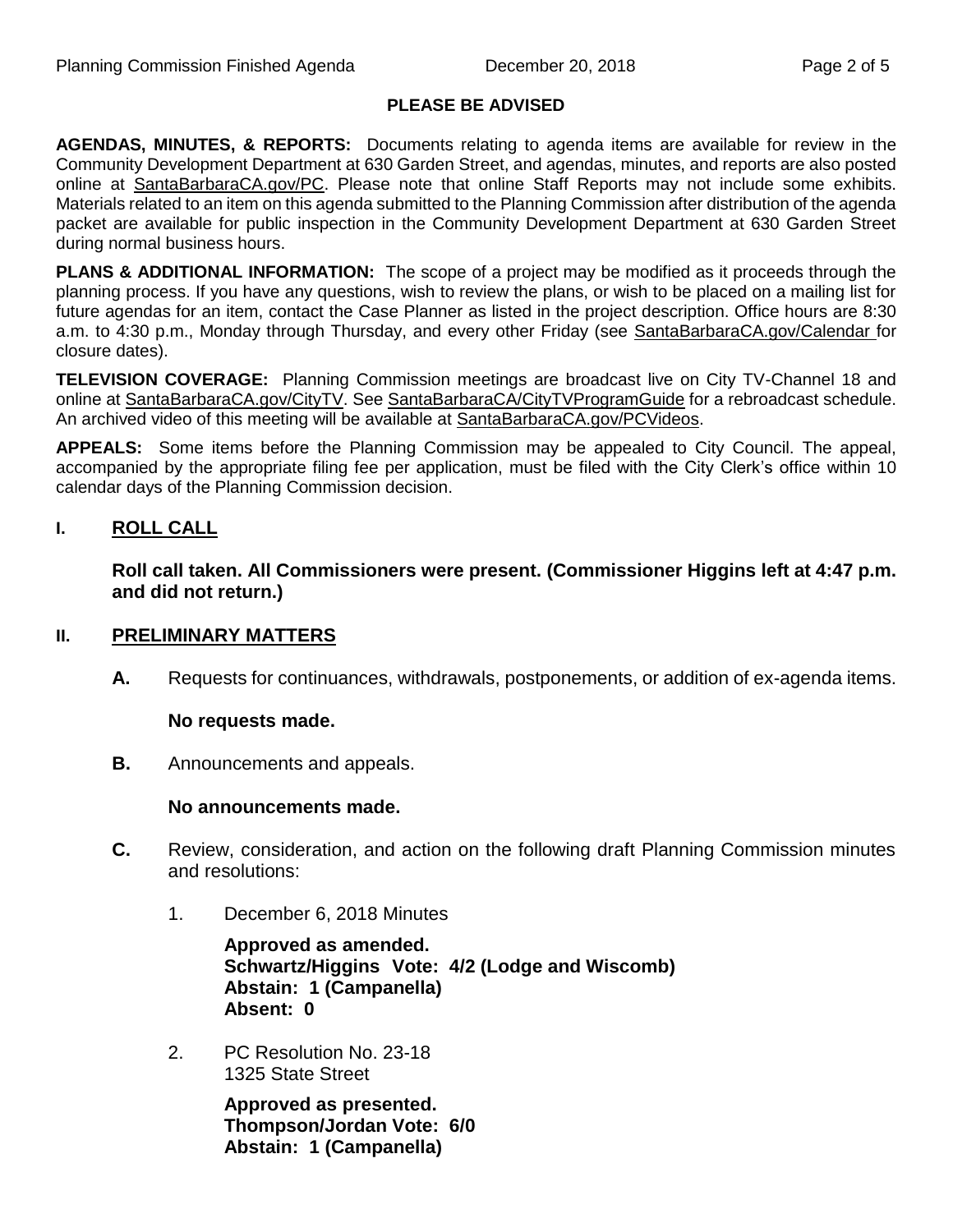#### **Absent: 0**

**D.** Comments from members of the public pertaining to items not on this agenda. Due to time constraints, each person is limited to two minutes.

## **No one wished to speak.**

#### **III. NEW ITEM**

## **A. ACTUAL TIME: 1:14 P.M. (Continued from October 4, 2018)**

## **STATUS REPORT FROM PEOPLE ASSISTING THE HOMELESS (PATH), 816 CACIQUE AND 110 SOUTH QUARANTINA STREETS, APNS 017-240-021, 017-113-035 & -017-113- 034, M-1 LIGHT MANUFACTURING, C2 GENERAL COMMERCE AND S-D-3 COASTAL OVERLAY ZONES, LOCAL COASTAL PLAN DESIGNATION: INDUSTRIAL (MST99- 00432)**

The purpose of this meeting is for People Assisting the homeless (PATH) to provide its Two-Year Progress Report on the operation of the Emergency Homeless Shelter, located at 816 Cacique Street, as required by Condition II.F of Planning Commission Resolution 008-09.

**The Planning Commission will receive the report and hear public comment only. The Planning Commission will not take any action on the approved Conditional Use Permit during this discussion item. For more information on the Planning Commission's purview, please refer to the Staff Report at SantabarbaraCA.gov/PC.**

**Discussion held and comments made.**

## **B. ACTUAL TIME: 2:04 P.M.**

# **APPLICATION OF JOHN CUYKENDALL, DUDEK, AGENT FOR VERDE VENTURES, LLC, PROPERTY OWNER OF 35 N. CALLE CESAR CHAVEZ, APN 017-113-004, OM-1 (OCEAN-ORIENTED LIGHT MANUFACTURING) AND SD-3 (COASTAL OVERLAY) ZONES, LOCAL COASTAL PROGRAM LAND USE PLAN DESIGNATION: OCEAN-ORIENTED INDUSTRIAL (MST2018-00505)**

The proposed project involves a request to operate a building materials supply company and a lumber yard within the existing industrial buildings located on a 28,350 square foot lot at 35 N. Calle Cesar Chavez.

The discretionary application required for this project is a Conditional Use Permit to allow the existing buildings in the OM-1 Zone to be used as a construction materials warehouse and a lumber yard, which are not allowed uses per SBMC §28.73.030.A. (SBMC Chapters.28.73 and 28.94).

The Environmental Analyst has determined that the project is exempt from further environmental review pursuant to the California Environmental Quality Act (CEQA) Guidelines Section 15301 Existing Facilities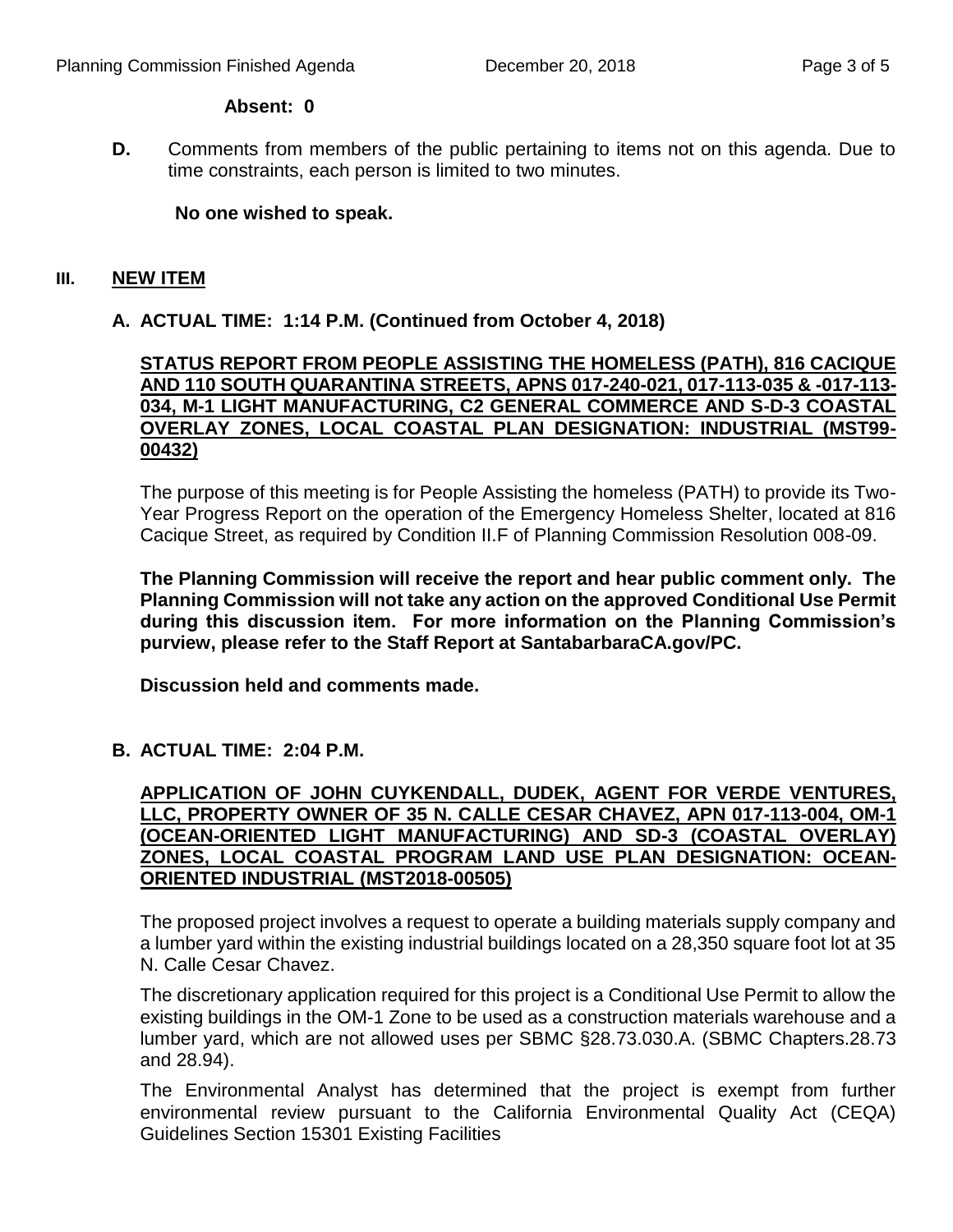**Approves the request for a Conditional Use Permit to allow the existing buildings in the OM-1 Zone be used as a construction materials warehouse and a lumber yard as outlined in the Staff Report dated December 13, 2018 and request staff to return on January 10, 2019 with draft findings and Conditions of Approval for review.**

**Jordan/Thompson Vote: 7/0 Abstain: 0 Absent: 0** 

## **C. ACTUAL TIME: 4:48 P.M.**

## **APPLICATION OF RRM DESIGN GROUP, ARCHITECT FOR YAU REVOCABLE TRUST, 691 N. HOPE AVENUE, APN 057-113-007, COUNTY ZONE: 8-R-1 (SINGLE FAMILY RESIDENTIAL, MINIMUM LOT SIZE OF 8,000 SQUARE FEET PER DWELLING UNIT), COUNTY GENERAL PLAN DESIGNATION: RESIDENTIAL, 4.6 UNITS PER ACRE (MST2018-00345)**

**This is an Initiation Request and Concept Review Hearing.** The applicant requests Initiation of Annexation, General Plan Amendment, and Zoning Map Amendment for the twoacre property at 691 N. Hope Avenue (APN 057-113-007) in Santa Barbara County. The property is located north of Connie Way within the City's Sphere of Influence and is currently developed with a single-family residence and detached garage.

If the initiation is granted, the proposed project would return to the Planning Commission at a later date for the following City discretionary approvals:

A. Tentative Subdivision Map to allow the division of one parcel into six lots (SBMC Chapter 27.07); and

Recommendation to City Council of the following actions:

- A. Annexation of the property from the unincorporated area of Santa Barbara County to the City;
- B. General Plan Amendment to add the property to the City's General Plan Map with a designation of Low Density Residential, five dwelling units per acre; and
- C. Zoning Map Amendment to add the property to the City's Zoning Map with a designation of RS-7.5/ USS (Residential Single Unit, 7,500 square foot minimum lot size / Upper State Street Overlay).

At this time, the only discretionary action being requested is the Initiation of Annexation, General Plan Amendment, and Zoning Map Amendment for the two-acre property at 691 N. Hope Avenue in Santa Barbara County.

No formal action on the proposed subdivision will be taken at the concept review, nor will any determination be made regarding environmental review of the proposed project.

#### **Discussion held and comments made.**